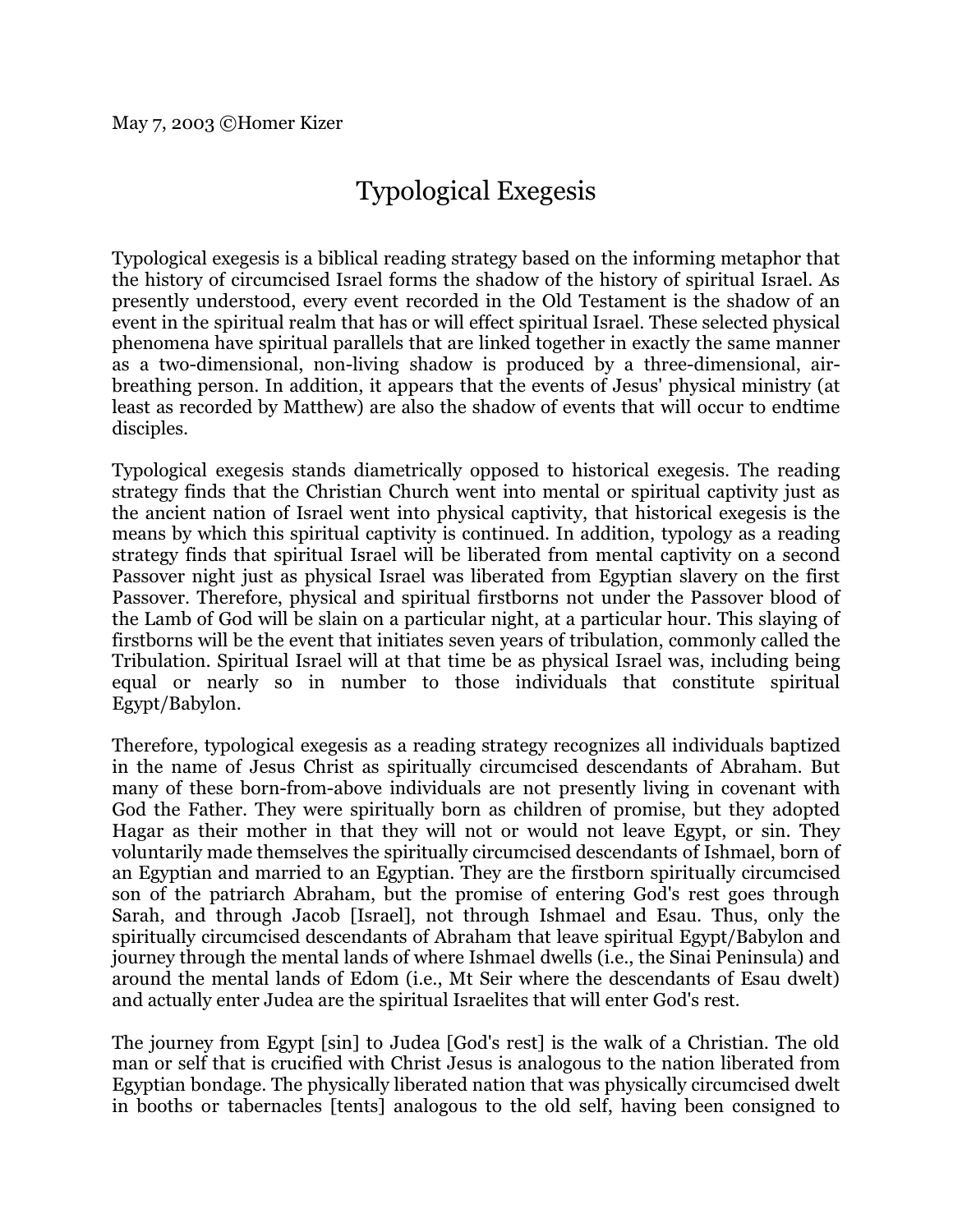disobedience (Rom 11:32), dwelling in a tabernacle of flesh. This liberated nation did not enter God's rest because of unbelief (Heb 3:19; Ps 95:10-11; Num 14:11) that became disobedience when the nation tried to enter on the following day (Heb 4:6; Num 14:40- 41). The uncircumcised children of the nation that left Egypt, born in the booths or tabernacles of their parents, crossed the Jordan and entered God's rest. These physically uncircumcised children are analogous to the new man or self, born of Spirit, that dwells in the same tabernacle of flesh the crucified old man inhabited. And once across the Jordan, these children of the nation that left Egypt were circumcised. They lived as Judeans, not as Gentiles. Disciples are to live as Judeans, not as spiritual Gentiles.

Typological exegesis allows spiritual understanding through visual and spatial constructs, through the visible geography of a region revealing the invisible realm of the conscious and subconscious mind. The geographical boundaries of pre-Flood Eden form the visible referent for the boundaries of humanity's invisible mental topography. The flood of Noah's day now represents the baptism of the earth into death. Two additional baptisms remain (Matt 3:11), one of Spirit (Joel 2:28) and one of fire (Rev 21:1), thereby making the story of individual salvation also the story of the completed history of the earth. As if in a hall of mirrors, the history of the circumcised nation of Israel becomes the story or shadow of individual salvation, of the Church, and of humanity. Every human being faces death, and resurrection to judgment, with fire following resurrection and spiritual birth. This fire will either be glorification or the flames of the lake of fire. The wages of sin is death, which entered the world through the disobedience of the first Adam. God, then, consigned all human beings to disobedience so that He could have mercy on all, this mercy being birth-from-above with the law of God written on hearts and minds. The old self that did not believe God must die just as the world before the Flood died, just as the nation that left Egypt died in the Wilderness of Sin. A new self born of Spirit in the same tabernacle of flesh, or in the same geographical region that the old self inhabited, with the laws of God close-by and not too difficult to keep (Deu 30:11) will enter God's rest, if this new self doesn't stop along the way to marry an Egyptian, or an Amorite, or any number of other foreign wives. Only the born-again disciple who mentally journeys to Judea enters into God's rest.

Judea is a small land within the geographical area represented by pre-Flood Eden, but it is the land analogous to the garden that God planted in Eden, with the Tree of Life in the center of the garden (with the temple at Jerusalem analogous to this Tree). Biblical prophecies are about all nations within the boundaries of Eden, but not about China and Chile, for these nations exist beyond the geography representing the mental topography of humanity. Their existence gives a hint at how much greater the mental capabilities of glorified sons of God will be over the present capabilities of mortal humankind.

The road to Judea represents that narrow path to Life that few will find, for the great cities of Eden were not in the hill country of Judea.

Jesus of Nazareth is the last Adam; the Church is the last Eve; and the Tribulation is the hard labor pains of the last Eve giving birth to three spiritual sons, a Cain, an Abel, and a Seth. When the Son of Man is revealed (Luke 17:26-30), the last Eve as the Body of Christ, or the Body of the Son of Man will also be revealed. The cloak of righteousness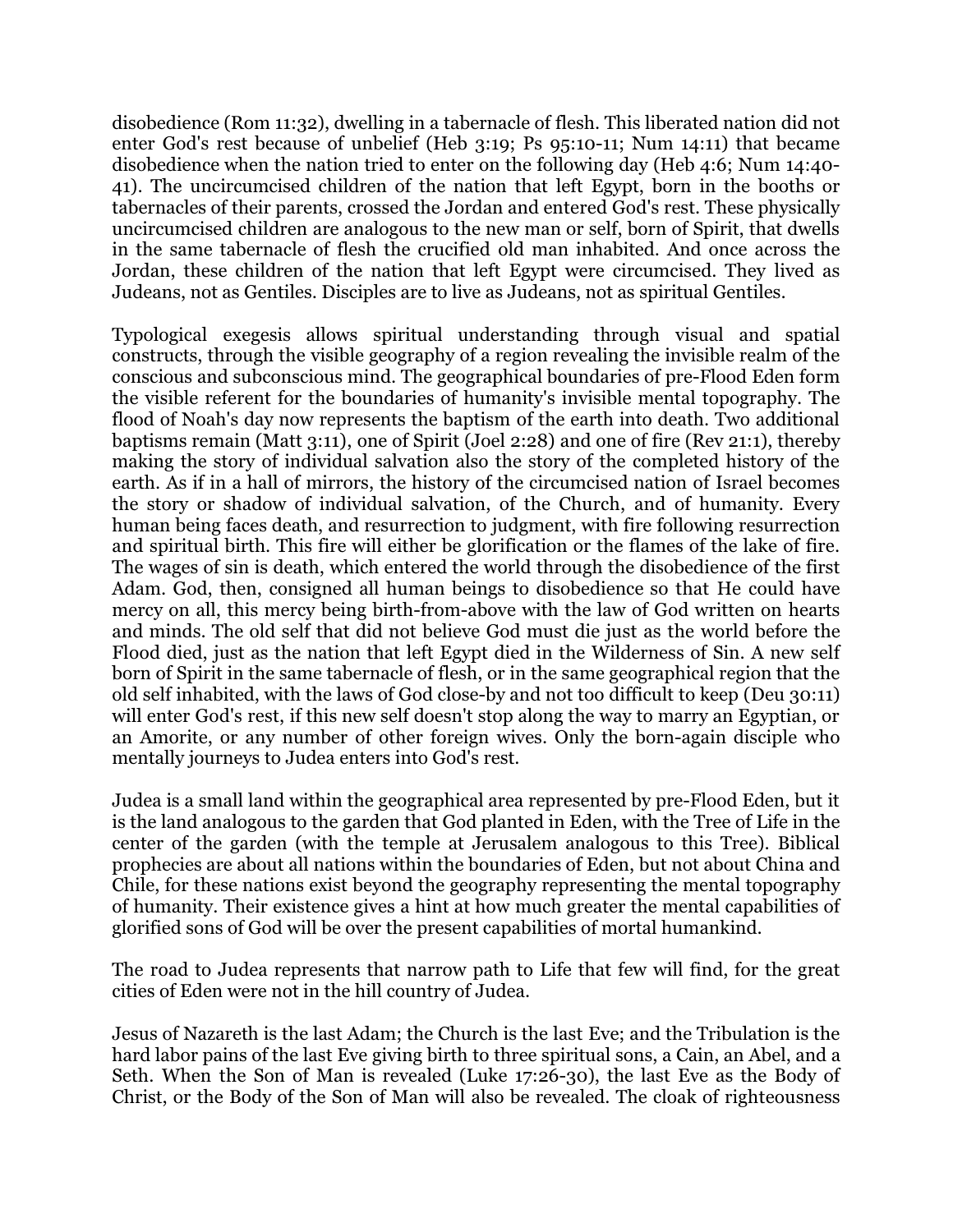(Rev 12:1; Gal 3:27) that has covered the Church's lawlessness will be removed. Grace ends with the liberation of spiritual Israel from bondage to sin. There will no longer be any need to wear Christ's righteousness as a garment, for every spiritually circumcised disciple will be empowered by the Holy Spirit. The imaginations of the heart and mind will then become visibly discernable through the actions of the disciple. The disciple who mentally practiced walking upright before God under the cloak of Grace will be able to walk upright before God. The disciple who did not love truth enough to practice walking uprightly will not then walk uprightly, but will return to sin. And what God told Cain about being accepted if he does well (Gen 4:7) will doubly apply to the last Eve's firstborn son when the Tribulation begins. The disciple who seeks to save his or her physical life will lose both physical and spiritual life, for God will deliver the holy ones into the hand of the man of perdition for a time, times, and a half a time [three and a half years] (Dan 7:25).

A spiritual Cain, the firstborn son of the last Eve, will kill his righteous younger brother. In typology, the present configuration of the greater Christian Church, divided into a northern house (Arian Christianity) and a southern house (Trinitarian Christianity) as the nation of Israel was divided in northern and southern kingdoms, will be liberated from sin as the firstborn son of God (Exod 4:22) was liberated from Egyptian bondage. And this firstborn son will not enter mental Judea because of unbelief that becomes disobedience when it tries to enter God's rest on the following day. It will rebel against God (2 Thess 2:3) just as the nation that left Egypt rebelled against God. It will believe the ten witnesses that are the miry clay portion of the toes of the image Nebuchadnezzar saw. It will not believe the two witnesses who would lead this firstborn son of God to Judea if this son would follow them. This spiritual Cain will not overcome the sin that lurks at his door, but succumbs to sin through attempting to enter God's rest on the following day: Sunday rather than the Sabbath. This spiritual Cain will follow the cross rather than Christ, and will be marked by the cross. The mark of the beast, chi xi stigma, is the tattoo of Xx (Christ's cross), not 666.

When the firstborn son of God rebels against God, the last Eve will give birth to a second son, who will keep the commandments of God. This has already occurred on a small scale as a portion of greater Christianity keeps the Sabbath, and does not attempt to enter God's rest on the following day. Once the Tribulation begins, this will occur on a grander scale as Judaism refuses to give up the Sabbath when the man of perdition attempts to change times and the law. And from predominately Judaism will come righteous Abel, who will be slain by his older brother. The broken-off natural branches will be grafted onto the Root of Righteousness when the wild branches are rejected because of their disobedience, their lawlessness.

Again, the disciple who seeks to save his or her physical life will lose both salvation and life, whereas the disciple willing to lose his or her physical life will be glorified. Cain when marked journeyed towards Babylon. Spiritual Cain will not leave Babylon when it falls, but will perish because of the mark it has taken upon itself. And righteous Abel will physically die, but will receive everlasting life when his judgment is revealed. Thus, halfway through the seven years of tribulation, with her first two sons dead (one spiritually dead, one physically dead) the last Eve bears a third son, a spiritual Seth who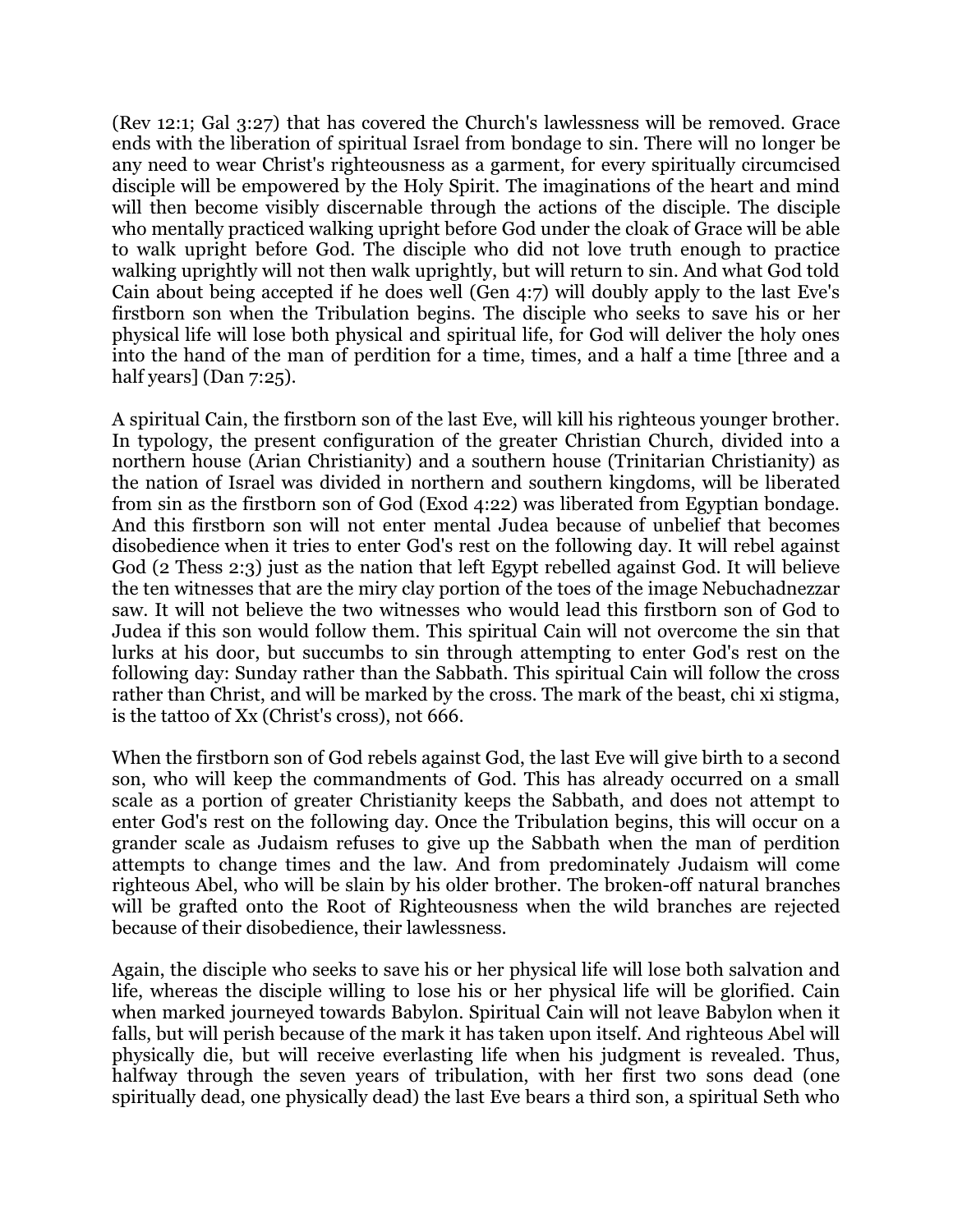only has to endure to the end to be saved (Matt 24:13). And the birth announcement of this spiritual Seth is the good news that must be proclaimed to the world as a witness to all nations before the end comes (v. 14).

God will turn His hand against two-thirds of humanity (Zech 13:7-8) as He ransoms three spiritual sons from sin. He slew the firstborn of Egypt as a ransom for circumcised Israel (Isa 43:3-4); He will slay a third of humanity when He ransoms his firstborn spiritual son, Cain, from sin. He will then turn a fourth of humanity over to Death, the fourth horseman of the Apocalypse, thereby leaving only half of pre-Tribulation humanity alive when He again slays a third of humanity [the 6th trumpet plague] as He ransoms a spiritual Seth from sin. And this last third of pre-Tribulation humanity will say that God is their Father, and He will say that they are His sons (Zech 13:9). God will accept them through their endurance, through them not taking the mark of the beast, the mark of death. They have to do nothing more than endure in faith once the Holy Spirit is poured out upon all flesh, once the kingdom of the world becomes the kingdom of the Most High and of His Christ (Rev 11:15), once Satan is cast from heaven (Rev 12:9-10) so that this old dragon can no longer deceive the world as the prince of the power of the air (Eph 2:2). Therefore, all of Israel who endures to the end will be saved, but enduring will not be easy. The Church will not be raptured prior to Christ's return as the all-powerful Messiah.

Typological exegesis as a reading strategy is also opposed to the precept-upon-precept exegesis of Herbert Armstrong, and his theological descendants. While similarities in practices will exist between disciples who apply precept-upon-precept exegesis and typological exegesis, such as disciples applying both will keep the high Sabbaths as well as the weekly Sabbath, the differences are profound and are of sufficient magnitude that fellowship between disciples of both strategies is strained. Prophetic understandings stand in opposition, but perhaps the primary stumbling block for fellowship is the understandings of being born again.

Precept-upon-precept exegesis understands being "born again" as being glorified. It teaches that a disciple is merely begotten by God when baptized. The disciple has to then qualify for eternal life. If the disciple produces no fruit, the disciple will be as a stillborn infant. Thus, precept-upon-precept exegesis has rightfully been labeled a theology of works by the greater Christian Church.

In order for spiritual Israel to cast a shadow into the physical realm, spiritual Israel must have life in that realm or dimension where spiritual beings exist. Without life in the heavenly realm that is analogous to human beings having life in the physical realm, the spiritually circumcised descendants of Abraham could not cast a spiritually lifeless shadow. Thus, typological exegesis shows that from the moment of being placed in the eternal covenant, the born-from-above disciple has life in the spiritual realm. The disciple is a child of God, not a fetus. And if anyone hinders this spiritual child from coming to the Father, it would be better if the person hadn't been born. And to teach these children to be juvenile delinquents by being lawless is to sin against the Holy Spirit. The theology of the Holiness Gospel that says all a person has to do is just believe causes actual harm to disciples, for baptism brings judgment upon disciples. If a disciple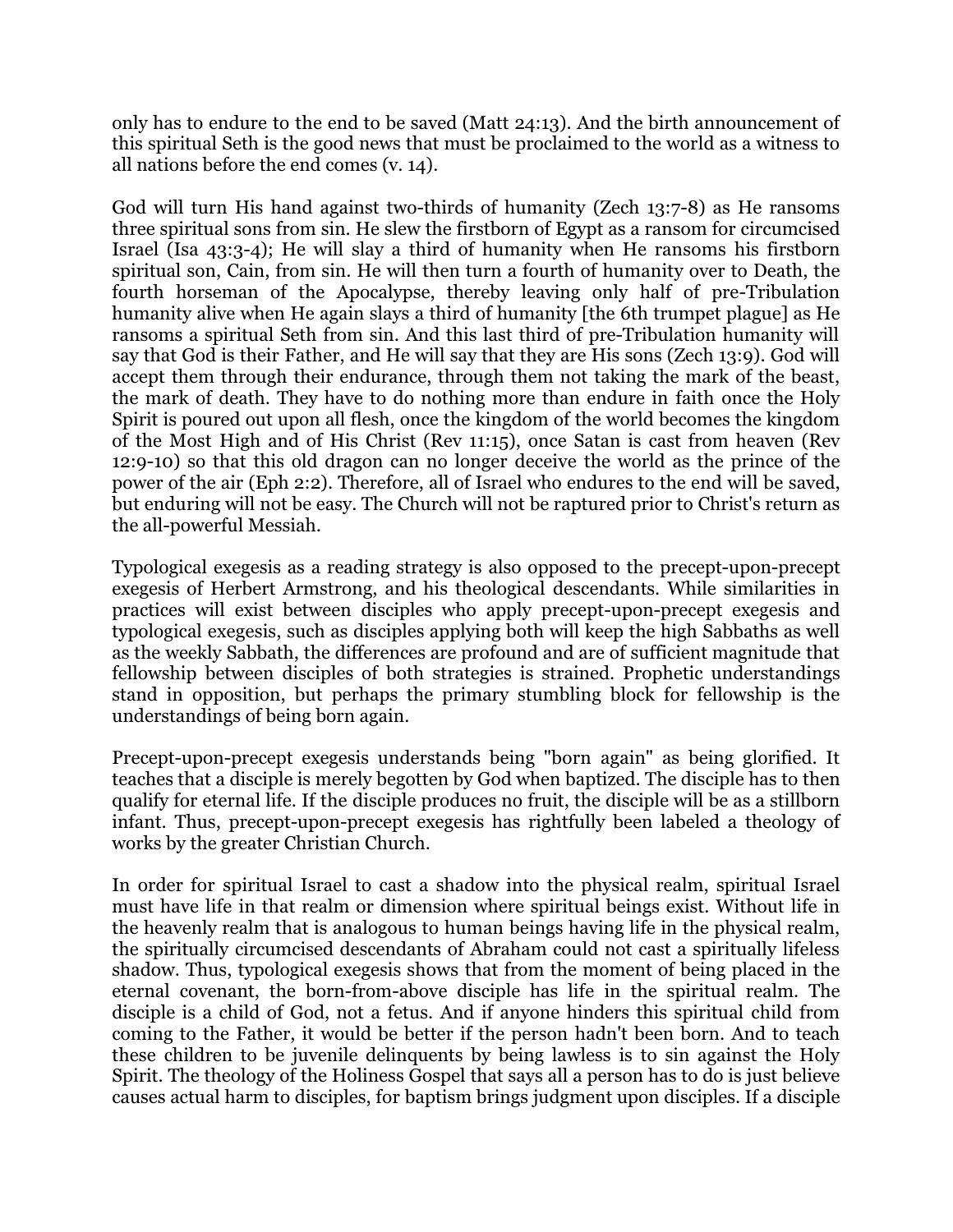hasn't been "discipled" (i.e., taught the criteria by which he or she will be judged), then the disciple's teachers, regardless of the mighty works these teachers have done in the name of Jesus, will be rejected by Christ.

When a person is drawn from the world by the Father (John 6:44, 65), the person receives the Holy Spirit, albeit only a small portion. The analogy the Apostle John uses is that of light: a pinprick of a flame is nonetheless light. A candle flame has little comparison to the sun other than both are light, both repel darkness. And where light is, there can be no darkness. Light and darkness are absolutes that mutually exclude the other. Therefore, the person who has been born-from-above has actual life in the spiritual realm and will cast either a large or a small shadow in a similar manner to how an infant or a teenager casts a physical shadow, this spiritual shadow being cast across the mental topography of human beings.

Until circumcised Israelites were baptized by the Spirit on that day of Pentecost following Calvary, the Holy Spirit had to be transferred directly to circumcised Israelites. The glorified Jesus "breathed" on His disciples (John 20:22), and said, Receive the Holy Spirit [Pneuma Agion]. But not so afterwards (Acts 2:38). Laying-on of hands wasn't necessary, for circumcised Israel had now been baptized by the Breath of God. But Gentiles who would become uncircumcised Israelites still required the direct transfer of the Holy Spirit (Acts 8:17). Gentiles who would becomes uncircumcised Israelites weren't baptized with the Spirit until Cornelius and his household received the Holy Spirit (Acts 10:44–46). Thus, following Cornelius' baptism by the Holy Spirit, direct transfer of the Holy Spirit to Gentiles through the laying-on of hands was no longer required. And following the baptism by the Holy Spirit of the twelve at Ephesus who had been baptized by John the Baptist for the remission of sin (Acts 19:1-7), the endtime natural branches who have been broken off until the fullness of the Gentiles come to Christ can receive the Holy Spirit without its direct transfer. So the laying-on of hands following baptism is an unnecessary ritual. Baptism is unto judgment through the death of the old self, with the birth of the new self already having occurred in the same tabernacle of flesh. Both adult Israelites and their children left Egypt. Additional children were born in the Wilderness of Sin, but disciples in this present age are spiritually born in sin and must leave Egypt as spiritual children living within the tabernacles of their mature parents (i.e., their old selves). If they linger in Egypt until their maturity, they will die in the Wilderness; they will not enter God's rest.

After Jesus baptizes by Spirit, any person within that baptized category can indirectly receive the Holy Spirit. Direct transfer is no longer necessary. Water baptism, then, follows receiving the Holy Spirit. A person with the Holy Spirit has eternal life, so the person's "old man" is put to death in a watery grave. Once baptized the person is a child, an heir of God. And as long as the person remains in covenant, the person will be glorified (glorification is reaching the child's majority). The person won't become a baby God when glorified, but will become like Christ. The person isn't now qualifying for eternal life. The person has everlasting life. But the person can lose it by walking away from the covenant by which Christ bears the person's sins, the covenant that has the laws of God written on disciples' heats and minds. Once this person comes under judgment, even one sin credited to the person will send him or her into the lake of fire.